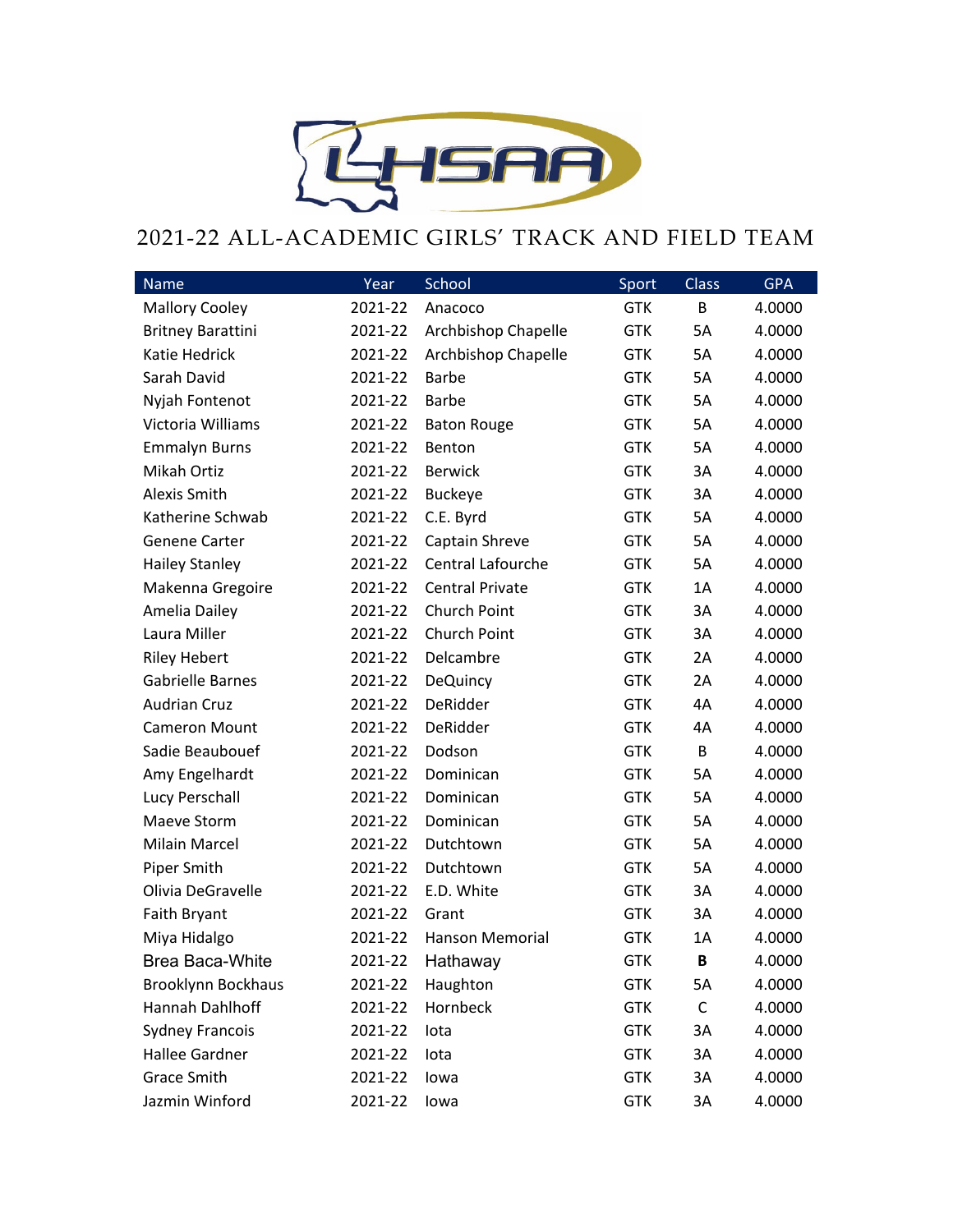| <b>Name</b>             | Year    | School                    | Sport      | Class | <b>GPA</b> |
|-------------------------|---------|---------------------------|------------|-------|------------|
| <b>Margaret Browne</b>  | 2021-22 | <b>Isidore Newman</b>     | <b>GTK</b> | 2A    | 4.0000     |
| Hazel Drury             | 2021-22 | <b>Isidore Newman</b>     | <b>GTK</b> | 2A    | 4.0000     |
| Cecile Oliver           | 2021-22 | <b>Isidore Newman</b>     | <b>GTK</b> | 2A    | 4.0000     |
| <b>Haley Tran</b>       | 2021-22 | John Ehret                | <b>GTK</b> | 5A    | 4.0000     |
| <b>Emily Landry</b>     | 2021-22 | Lafayette                 | <b>GTK</b> | 5A    | 4.0000     |
| Kali Hornsby            | 2021-22 | Lake Arthur               | <b>GTK</b> | 2A    | 4.0000     |
| Jenae Adams             | 2021-22 | Live Oak                  | <b>GTK</b> | 5A    | 4.0000     |
| Jenna Magee             | 2021-22 | Live Oak                  | <b>GTK</b> | 5A    | 4.0000     |
| Kylie Zeller            | 2021-22 | Live Oak                  | <b>GTK</b> | 5A    | 4.0000     |
| Hannah Habisreitinger   | 2021-22 | Loranger                  | <b>GTK</b> | 3A    | 4.0000     |
| Danielle Joseph         | 2021-22 | Loranger                  | <b>GTK</b> | 3A    | 4.0000     |
| Madyson Shields         | 2021-22 | Loranger                  | <b>GTK</b> | 3A    | 4.0000     |
| Riya Ahuja              | 2021-22 | Loyola Prep               | <b>GTK</b> | 3A    | 4.0000     |
| <b>Charlotte Cole</b>   | 2021-22 | Loyola Prep               | <b>GTK</b> | 3A    | 4.0000     |
| Jeanette Hardison       | 2021-22 | Loyola Prep               | <b>GTK</b> | 3A    | 4.0000     |
| Aidan Heard             | 2021-22 | Loyola Prep               | <b>GTK</b> | 3A    | 4.0000     |
| Caroline Henry          | 2021-22 | Loyola Prep               | <b>GTK</b> | 3A    | 4.0000     |
| Jaylan Oliver           | 2021-22 | <b>Madison Prep</b>       | <b>GTK</b> | 3A    | 4.0000     |
| Kenadi Perry            | 2021-22 | <b>Madison Prep</b>       | <b>GTK</b> | 3A    | 4.0000     |
| Alden Sonnier           | 2021-22 | Mandeville                | <b>GTK</b> | 5A    | 4.0000     |
| <b>Faith Davis</b>      | 2021-22 | Many                      | <b>GTK</b> | 2A    | 4.0000     |
| Kailee Hickman          | 2021-22 | Merryville                | <b>GTK</b> | 1A    | 4.0000     |
| Marlie Boudreaux        | 2021-22 | Midland                   | <b>GTK</b> | B     | 4.0000     |
| <b>Caroline McClure</b> | 2021-22 | Mt. Carmel                | <b>GTK</b> | 5A    | 4.0000     |
| Hannah Eidson           | 2021-22 | Negreet                   | <b>GTK</b> | B     | 4.0000     |
| Lindsay Fox             | 2021-22 | North DeSoto              | <b>GTK</b> | 4A    | 4.0000     |
| Katie Jennings          | 2021-22 | North Webster             | <b>GTK</b> | 3A    | 4.0000     |
| Kelsey Broussard        | 2021-22 | Notre Dame                | <b>GTK</b> | 2A    | 4.0000     |
| <b>Tearra Frank</b>     | 2021-22 | Oberlin                   | <b>GTK</b> | 1A    | 4.0000     |
| Gracie Chen             | 2021-22 | <b>Ouachita Christian</b> | <b>GTK</b> | 1A    | 4.0000     |
| Carolyn Dorris          | 2021-22 | <b>Ouachita Christian</b> | <b>GTK</b> | 1A    | 4.0000     |
| Jayden Ellerman         | 2021-22 | <b>Ouachita Christian</b> | <b>GTK</b> | 1A    | 4.0000     |
| Peyton Owens            | 2021-22 | <b>Ouachita Christian</b> | <b>GTK</b> | 1A    | 4.0000     |
| Rebecca Robertson       | 2021-22 | <b>Ouachita Christian</b> | <b>GTK</b> | 1A    | 4.0000     |
| Sara Shivers            | 2021-22 | <b>Ouachita Christian</b> | <b>GTK</b> | 1A    | 4.0000     |
| <b>Nell White</b>       | 2021-22 | Pineville                 | <b>GTK</b> | 5A    | 4.0000     |
| Lauren Reed             | 2021-22 | Port Barre                | <b>GTK</b> | 2A    | 4.0000     |
| Lillian Crawford        | 2021-22 | Quitman                   | <b>GTK</b> | В     | 4.0000     |
| Faith Odom              | 2021-22 | Quitman                   | <b>GTK</b> | В     | 4.0000     |
| Ariel Munholland        | 2021-22 | <b>River Oaks</b>         | <b>GTK</b> | 1A    | 4.0000     |
| <b>Ashton Oswalt</b>    | 2021-22 | <b>River Oaks</b>         | <b>GTK</b> | 1A    | 4.0000     |
| Sophia Jeffers          | 2021-22 | Rosepine                  | <b>GTK</b> | 2A    | 4.0000     |